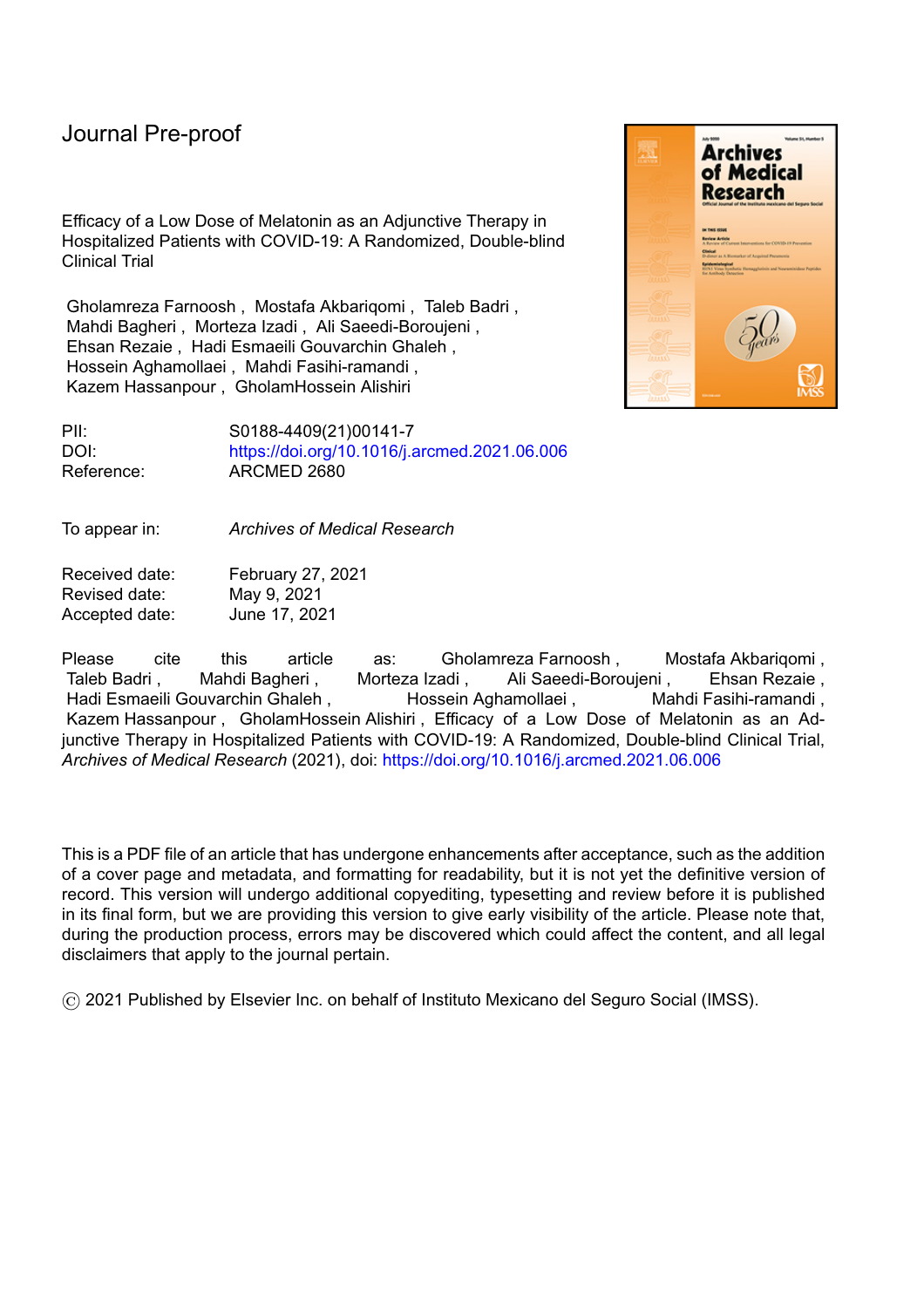l

*Arch Med Res 21-00242*

| <b>Title:</b> Efficacy of a Low Dose of Melatonin as an Adjunctive Therapy in Hospitalized Patients       |
|-----------------------------------------------------------------------------------------------------------|
| with COVID-19: A Randomized, Double-blind Clinical Trial                                                  |
| <b>Running title:</b> Adjuvant treatment of melatonin in COVID-19 patients                                |
| Gholamreza Farnoosha, Mostafa Akbariqomib, Taleb Badric, Mahdi Bagheria, Morteza Izadia, Ali              |
| Saeedi-Boroujenie, Ehsan Rezaier, Hadi Esmaeili Gouvarchin Ghalehg, Hossein Aghamollaein,                 |
| Mahdi Fasihi-ramandif, Kazem Hassanpouri, GholamHossein Alishirin,*                                       |
| a Applied Biotechnology Research Center, Baqiyatallah University of Medical Sciences, Tehran, Iran        |
| <b>b Applied Microbiology Research Center, Systems Biology and poisonings Institute, Baqiyatallah</b>     |
| university of Medical Sciences, Tehran, Iran                                                              |
| « Neuroscience Research Center, Baqiyatallah University of Medical Sciences, Tehran, Iran                 |
| d Health Research Center, Life Style Institute, Baqiyatallah University of Medical Sciences, Tehran, Iran |
| e Department of Immunology, Faculty of Medicine, Ahvaz Jundishapur University of Medical Sciences,        |
| Ahvaz, Iran                                                                                               |
| f Molecular Biology Research Center, Systems Biology and Poisonings Institute, Baqiyatallah University    |
| of Medical Sciences, Tehran, Iran                                                                         |
| g Applied Virology Research Center, Baqiyatallah University of Medical Sciences, Tehran, Iran             |
| h Chemical Injuries Research Center, Systems Biology and Poisonings Institute, Baqiyatallah               |
| University of Medical Sciences, Tehran, Iran                                                              |
| i Department of Pediatric, School of Medicine, Sabzevar University of Medical Sciences, Sabzevar, Iran    |
| * Corresponding author                                                                                    |
| GholamHossein Alishiri, MD                                                                                |
| Baqiyatallah University of Medical Sciences, Nosrati Alley, Sheikh Bahai South St, Mollasadra             |
| Ave, Vanak Sq, Tehran, Iran                                                                               |
| P.O. Box 19395-5487, Tel/fax: +982182482549                                                               |
| e-mail: ghalishiri@gmail.com                                                                              |
| Title Page (with Author Details)                                                                          |
| <b>Highlights</b>                                                                                         |
| Hyperinflammation and uncontrolled oxidation play an important role in COVID-19 pathogenesis.             |

Improvement in CRP was significantly observed in the patients receiving melatonin supplementation.

Adjuvant use of a low dose of melatonin could improve respiratory symptoms and reduce the severity of pulmonary involvement in patients with mild to moderate COVID-19.

Melatonin as an adjunctive therapy contribute to a faster return of COVID-19 patients to baseline health.

### **Abstract**

*Background.* Melatonin has been known as an anti-inflammatory agent and immune modulator that

may address progressive pathophysiology of coronavirus disease 2019 (COVID-19).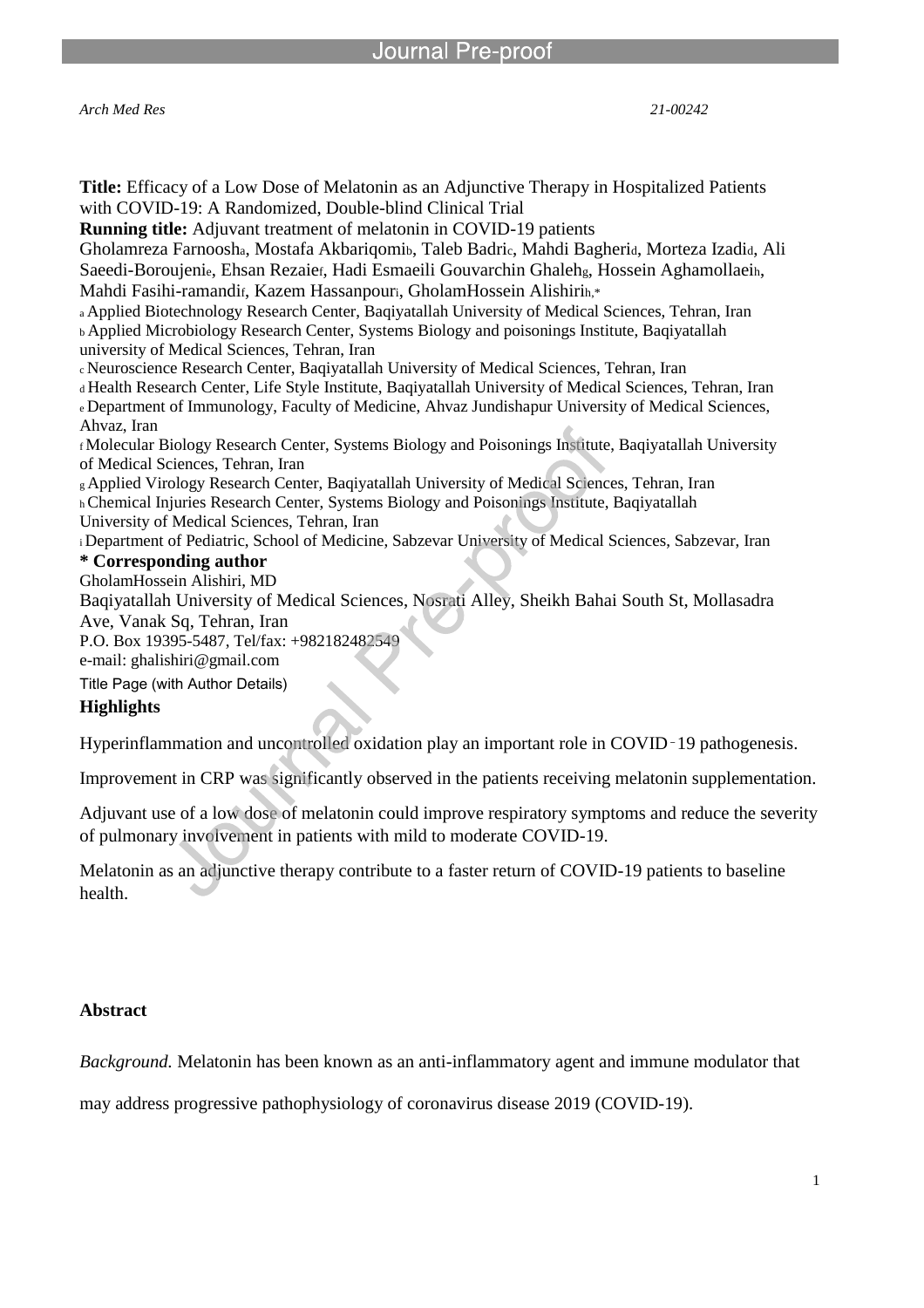*Arch Med Res 21-00242*

*Aim of the study*. To evaluate the clinical efficacy of adjuvant, use of melatonin in patients with COVID-19.

l

*Methods.* This single-center, double-blind, randomized clinical trial included 74 hospitalized patients with confirmed mild to moderate COVID-19 at Baqiyatallah Hospital in Tehran, Iran, from April 25, 2020–June 5, 2020. Patients were randomly assigned in a 1:1 ratio to receive standard of care and standard of care plus melatonin at a dose of 3 mg three times daily for 14 d. Clinical characteristics, laboratory, and radiological findings were assessed and compared between two study groups at baseline and post-intervention. Safety and clinical outcomes were followed up for four weeks. Results. A total of 24 patients in the intervention group and 20 patients in the control group completed the treatment. Compared with the control group, the clinical symptoms such as cough, dyspnea, and fatigue, as well as the level of CRP and the pulmonary involvement in the intervention group had significantly improved (*p* <0.05). The mean time of hospital discharge of patients and return to baseline health was significantly shorter in the intervention group compared to the control group ( $p$  <0.05). No deaths and adverse events were observed in both groups. *Conclusions.* Adjuvant use of melatonin has a potential to improve clinical symptoms of COVID-19 patients and contribute to a faster return of patients to baseline health.

Key Words: COVID-19; Melatonin; Clinical trial; Adjunctive therapy

Introduction

Severe acute respiratory syndrome coronavirus 2 (SARS-CoV-2) is responsible for the outbreak of an intense respiratory illness named coronavirus disease 2019 (COVID-19). The COVID-19 was first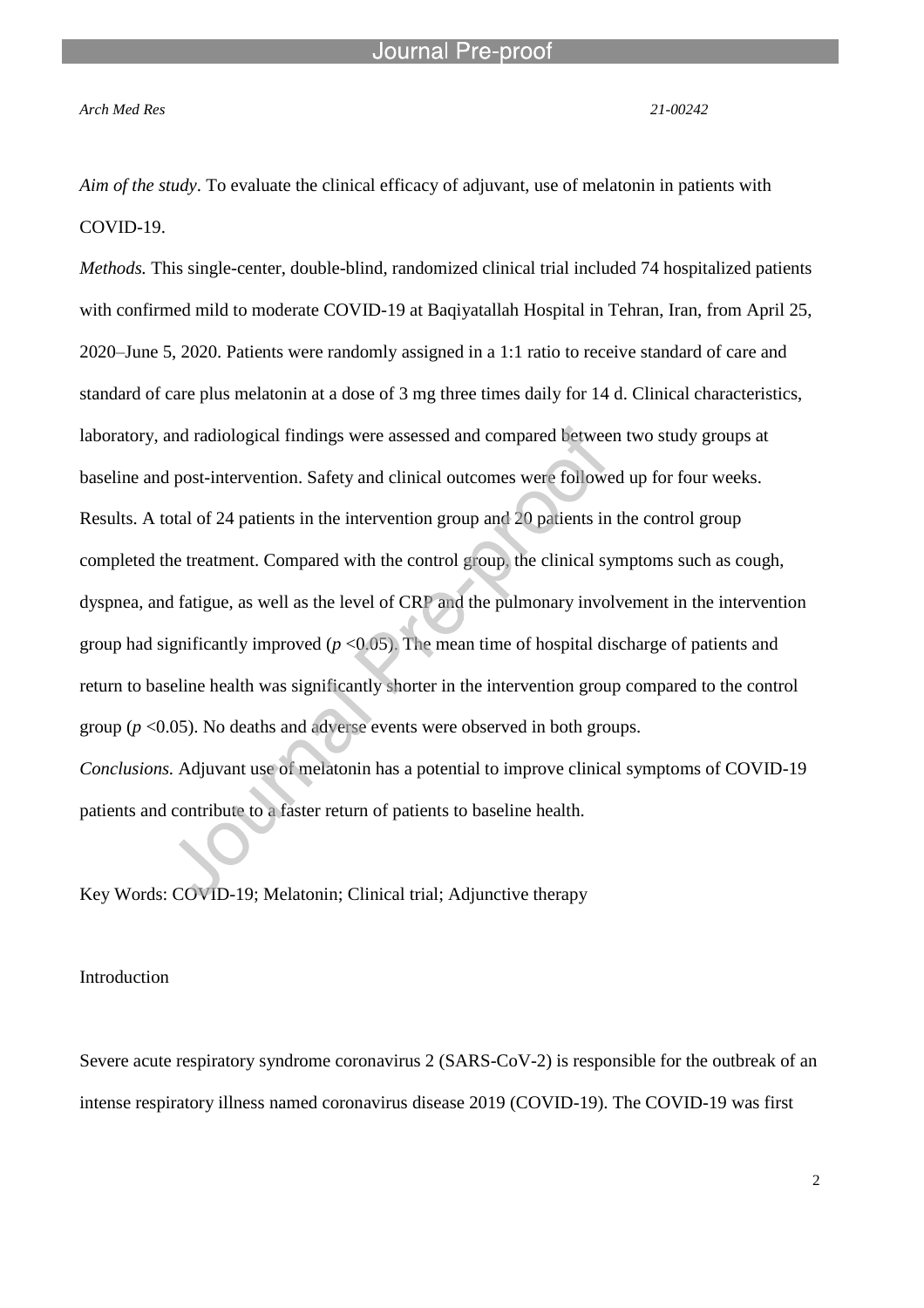*Arch Med Res 21-00242*

reported in Wuhan, China in late December 2019 and soon spread around the world (1,2). As of May 4, 2021, the COVID-19 pandemic had infected nearly 152 million people and killed more than 3 million worldwide (3). A range of severity of COVID-19 has been reported from mild, self-limiting respiratory tract disease to severe progressive pneumonia, multiple organ dysfunction, and death. Most patients with COVID-19 have a self-limiting infection and have recover, however, about 15% of cases suffer from severe pneumonia and in 5% of cases a critical illness occurs which requires the intensive care unit (ICU) admission and some of them die (4,5).

Whereas COVID-19 infection continues to spread around the world, multiple therapeutic agents have been tested or are under clinical trials. However, these medications have not yet been proven effective in treating patients with COVID-19. Many papers have reported compassionate use of drugs with inconclusive therapeutic effects and many side effects (6–8). Accordingly, there is currently no definitive treatment for this novel coronavirus. Due to the high contagiousness and rapid spread of SARS- CoV- 2 infection, the need for safe and effective drugs for the treatment of COVID- 19 is becoming increasingly urgent.

The pathophysiology of COVD-19 is triggered by the coronavirus cell entry via binding spike protein to angiotensin converting the enzyme 2 (ACE2) host receptor, which expresses in different human tissues and cell types (9,10). The COVID-19 infection launches a cytokine storm and an inflammatory cascade that can significantly contribute to disease progression and even leads to death (11). Therefore, modulation of the excessive inflammatory responses is thought to be important in improving the treatment outcomes for COVID-19 patients.

Melatonin is a multifunctional molecule that is well-known as an anti-inflammatory, antioxidant, and immune modulator. It has also been proven that melatonin is involved in regulating sleep, blood pressure, and vascular function and alleviates viral respiratory disorders. Due to these properties,

3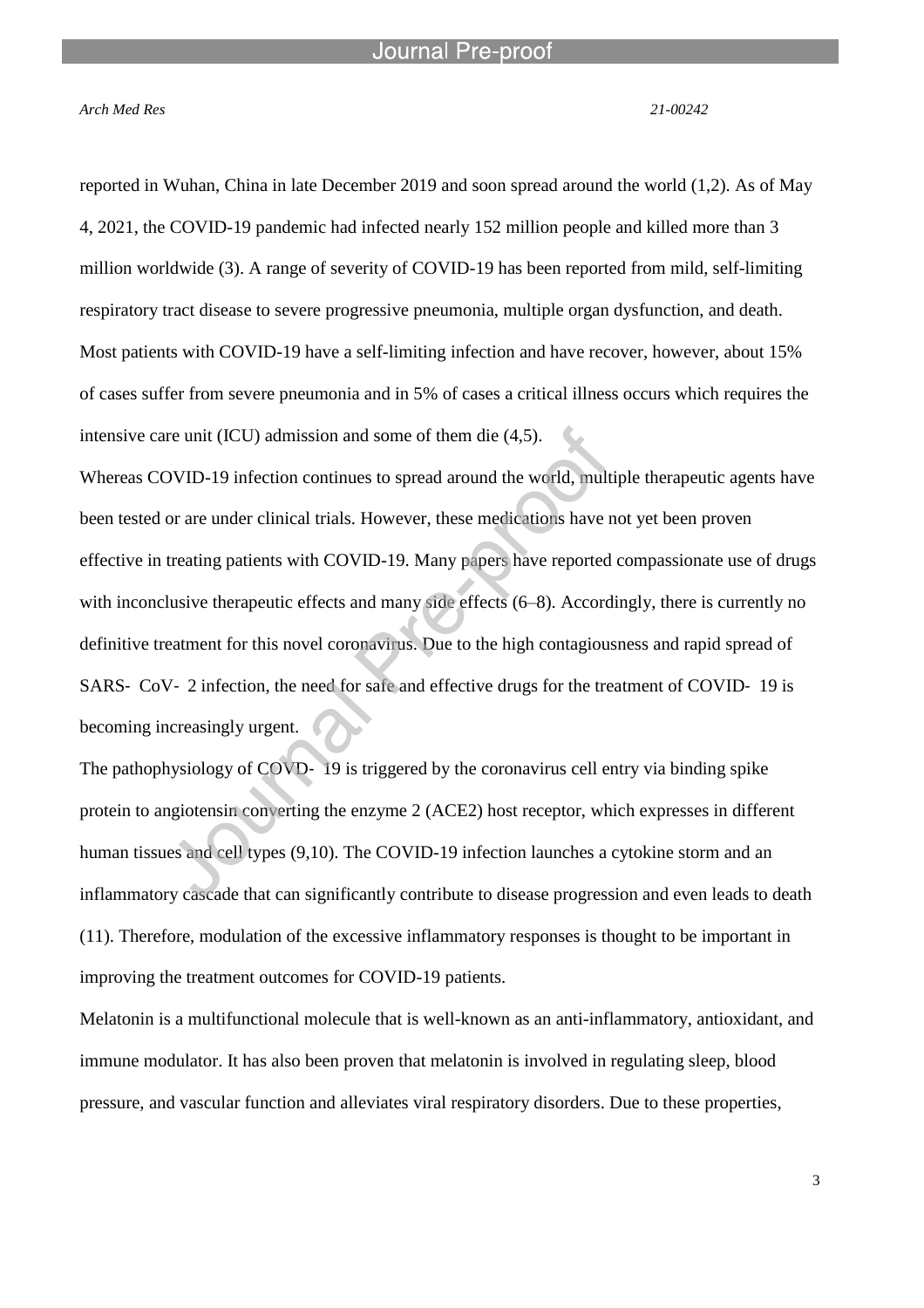#### *Arch Med Res 21-00242*

recent publications have suggested the possible beneficial effects of melatonin on improving clinical outcomes of COVID-19 patients (12–15). However, there are few clinical and laboratory data on the use of melatonin as an adjunctive therapeutic agent in COVID-19 infection. Hence, in this study a randomized clinical trial was designed and performed to evaluate the efficacy and safety of oral melatonin in combination with standard treatment for improving clinical status in adult patients hospitalized with mild to moderate COVID-19.

#### Methods

#### *Study Design and Patients*

This study was a single-center, double-blind, randomized clinical trial to assess the efficacy and safety of melatonin in adults with COVID-19 admitted to Baqiyatallah Hospital, Iran, from April 25, 2020–June 5, 2020. The diagnosis of COVID-19 was confirmed by Reverse Transcription-Polymerase Chain Reaction (RT-PCR), as well as chest radiography or Computed Tomography (CT) findings consistent with the COVID-19 pneumonia. A total of 100 patients were screened, of whom 26 patients were excluded, due to the lack of inclusion criteria and non-acceptance to participate in the study. Thus, 74 patients were selected to participate in the trial.

Eligible patients fulfilled inclusion and exclusion criteria. The inclusion criteria were hospitalized patients with confirmed mild to moderate COVID-19, inclusion within the first 48 hours of hospital admission, males and non-pregnant females aged 18 years or older, and willingness to participate in this clinical trial. Mild cases were defined as mild clinical symptoms without CT manifestation of pneumonia. Moderate cases were defined as fever and respiratory symptoms with CT manifestation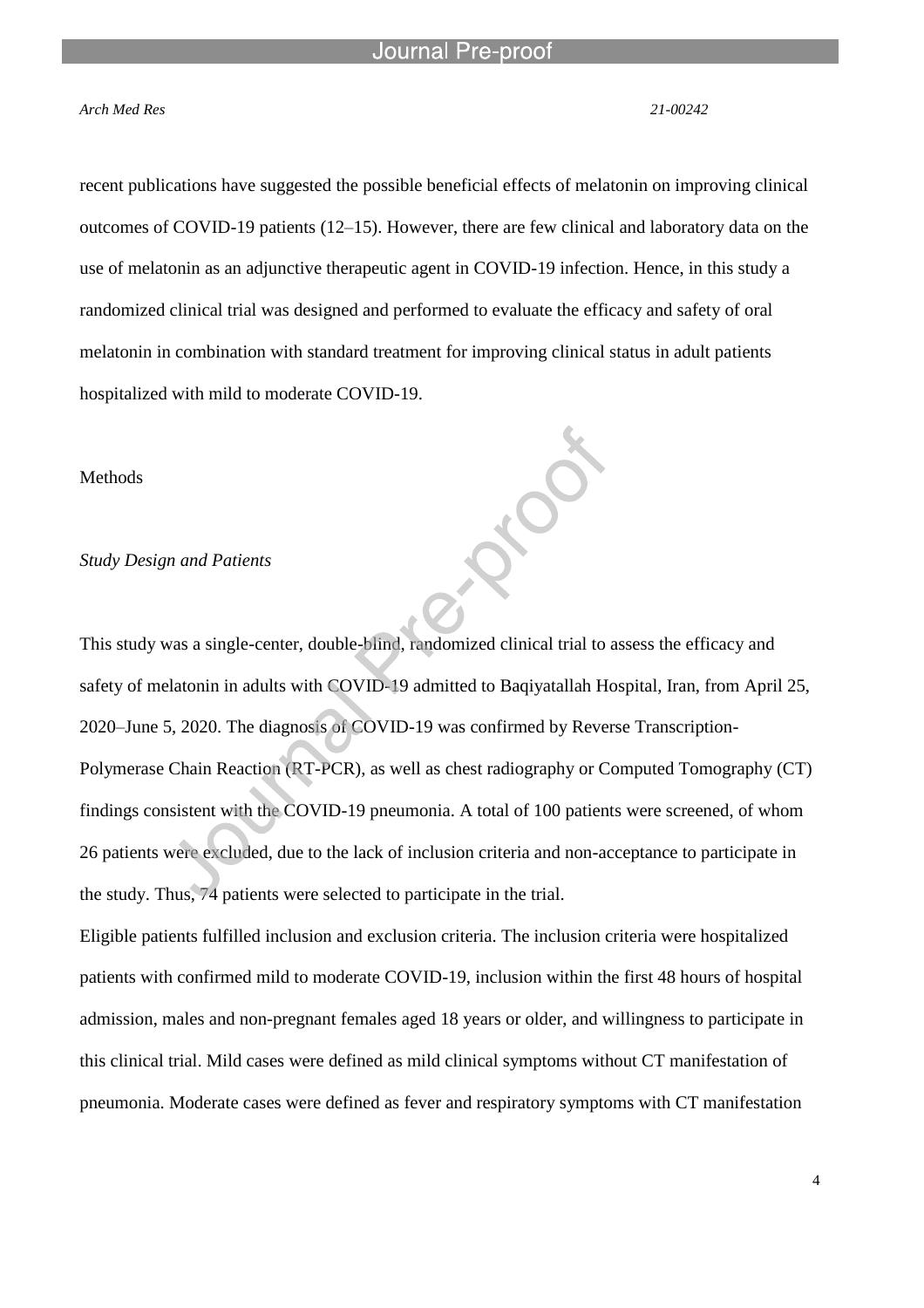#### Journal

l

#### *Arch Med Res 21-00242*

of pneumonia. The exclusion criteria were as follows: pregnancy or breastfeeding, neurological diseases, chronic hepatitis, kidney failure, use of antioxidants, anti-inflammatory and immunosuppressant drugs, known allergy to melatonin, and participation in another clinical trial at least 30 d prior to enrollment.

The study protocol was approved by the ethical committee of the Baqiyatallah University of Medical Sciences, Iran (IR.BMSU.REC.1399.039), and the trial was registered with ClinicalTrials.gov (Identifier: NCT04409522). Before enrollment, the study protocol and objectives were explained for all patients or/and their legal representatives, and a written informed consent was obtained from them.

#### *Randomization and Procedures*

Eligible patients were randomly divided into two groups of intervention and control using a random permuted block design (1∶1 ratio) based on the combined analysis. The control group received standard of care, and the intervention group received standard of care plus melatonin at a dose of 3 mg three times daily for 14 d.

The standard of care for Covid-19 was at the discretion of treating physicians and according to the Iranian national COVID-19 treatment protocol. Patients were evaluated once daily by trained nurses using a checklist, which recorded clinical outcomes and complications. Safety assessments included monitoring for adverse events, vital signs, laboratory parameters (days 1, and 14), and 12-lead electrocardiograms (days 1, and 14). If a specific complication was observed in the melatonin group, the use of melatonin was broken, and the patient was excluded from the group. All recorded data were entered into an electronic database after being reviewed again. Both researchers and patients were blinded to the details of therapeutic intervention. To ensure correct use of the tablets by patients,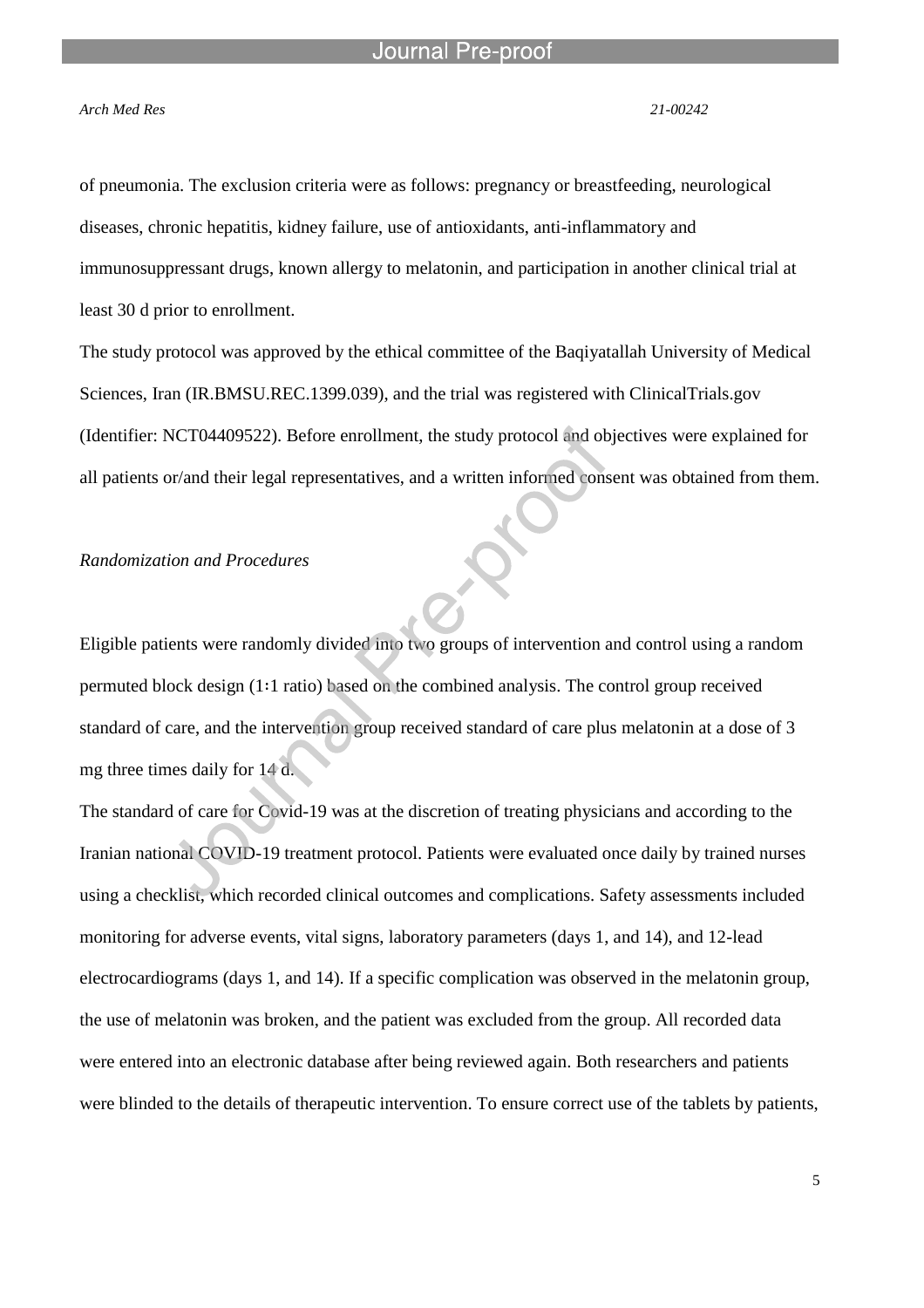#### *Arch Med Res 21-00242*

they were reminded via a phone call or text message. The patients who did not take more than 10% of the tablets were excluded from the study. The follow-up period was 4 weeks for all patients.

#### *Outcomes*

The primary clinical outcomes included evaluation of clinical improvement of symptoms and laboratory parameters including neutrophil-lymphocyte ratio (NLR), erythrocyte sedimentation rate (ESR) and C-reactive protein (CRP). Secondary clinical outcomes were chest radiographic improvement, time to discharge, transfer to ICU, and 28 d mortality. Safety outcomes included the occurrence of adverse events during treatment, serious infections, laboratory abnormalities, and premature discontinuation of melatonin.

#### *Statistical Analysis*

Assuming a 5% dropout rate, at least a sample size of 20 patients was estimated for each treatment group to make a difference of 3 d in clinical recovery time, with 80% power and a two-sided α level of 0.05. Normality distribution of variables was assessed by the Kolmogorov-Smirnov test. Continuous variables were reported as mean  $\pm$  standard deviation (SD) or median with interquartile range (IQR) and were compared with the independent *t*-test or Mann-Whitney *U* test. Categorical ones were expressed as frequencies and percentages (%) and were compared by the Fisher exact test or  $\chi^2$  test. Statistical analyses were performed using SPSS software (version 22.0; IBM), and *p*-value <0.05 was considered significant.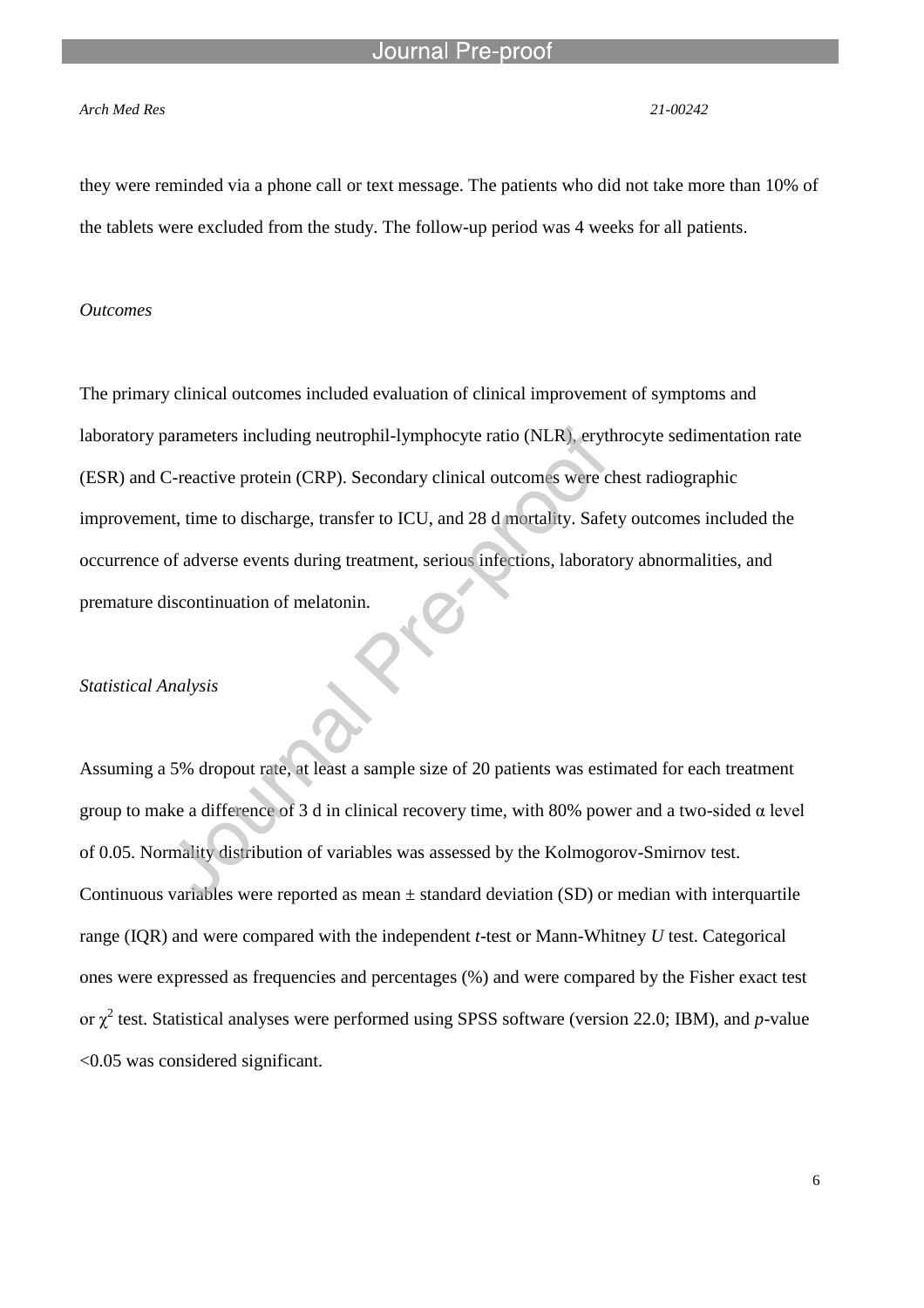#### *Arch Med Res 21-00242*

#### Results

Among the 100 COVID–19 patients assessed for eligibility, 26 were excluded as they did not meet the eligibility criteria or declined to participate in the study. The remaining 74 patients with mild to moderate COVID-19 were randomized. Due to the dropouts, a total of 44 patients (24 [3 mild cases and 21 moderate cases] in the intervention and 20 [1 mild case and 19 moderate cases] in the control group) completed the scheduled treatment and were analyzed (Figure 1).

The baseline demographic and clinical characteristics of the studied patients in both groups are shown in Table 1. The mean  $\pm$  SD age in the intervention and control group was 50.75  $\pm$  14.43 and 52.95  $\pm$ 14.07 years, respectively. From among the patients, 26 of them were males (59.1%). There was no significant difference in terms of demographic data, underlying comorbidities, clinical signs/symptoms, laboratory findings, and pulmonary involvement between two groups at baseline (*p* ≥0.05). Hypertension (25%), diabetes (22.7%), rheumatic disease (9.1%), cardiovascular diseases (6.8%), and cancer (6.8%) were common underlying comorbidities. Also, no significant difference was noted in the median interval time from symptom onset to randomization between both groups (7 [IQR, 6–9] day in the intervention group versus 7 [IQR, 5–8] day in the control group,  $p = 0.435$ ). Table 2 shows the post-treatment clinical characteristics and outcomes of patients in the intervention and control group. Patients receiving melatonin compared with control patients showed a significant improvement of respiratory symptoms including cough  $(4.2 \text{ vs. } 25\%; p = 0.045)$  and dyspnea  $(0\% \text{ vs. } 0.045)$ 15%;  $p = 0.049$ ). Similar results were observed for fatigue (8.3 vs. 30%;  $p = 0.020$ ), while there was no significant difference in other symptoms between the two groups. Comparing the laboratory and radiographic findings showed an improvement in the level of CRP (4.2 vs. 25%;  $p = 0.045$ ) and the pulmonary involvement (4.2 vs.  $25\%$ ;  $p = 0.045$ ) in the intervention group compared to the control

7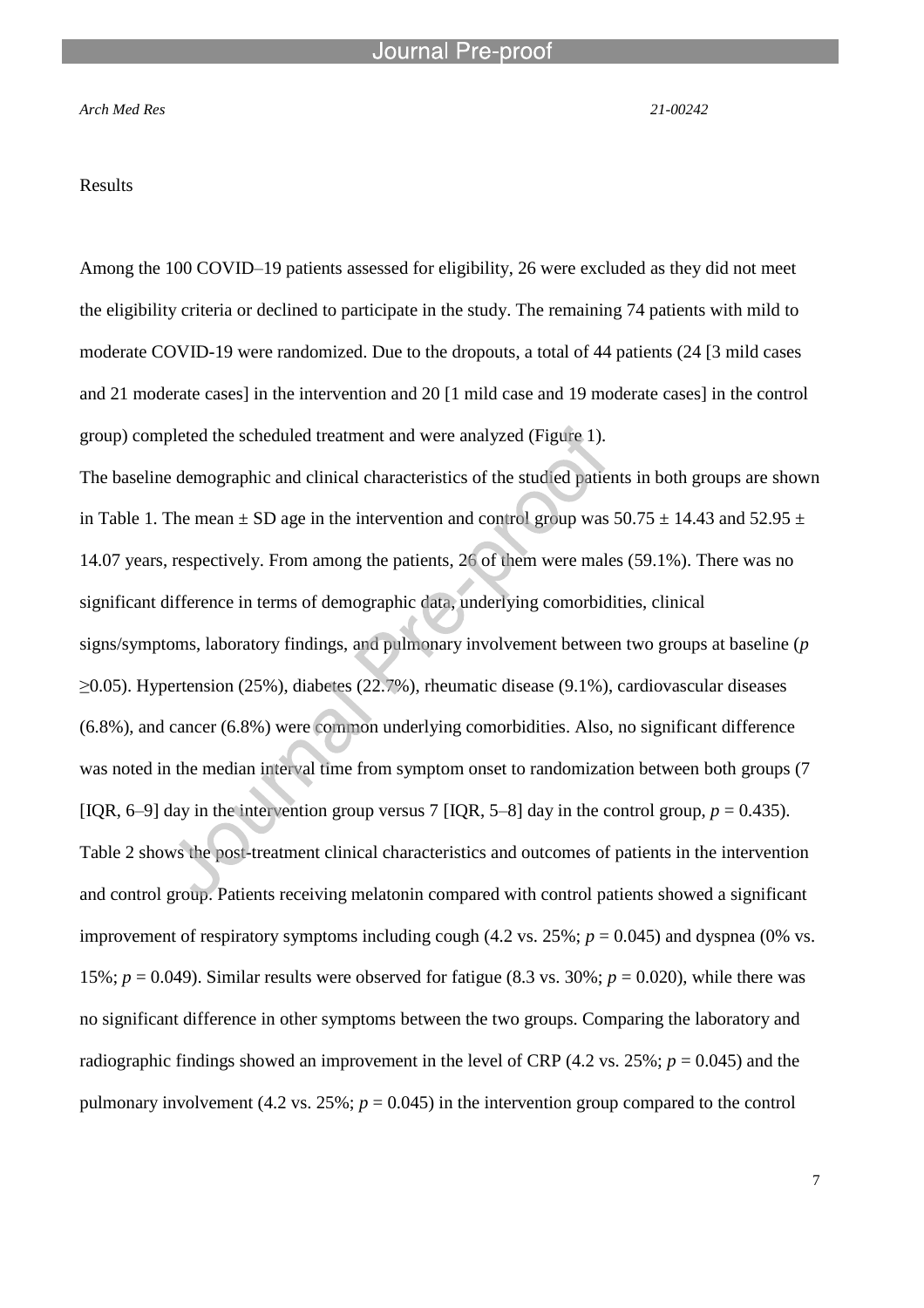l

#### *Arch Med Res 21-00242*

group. Figure 2 shows the chest CT results of the COVID-19 patients in the intervention and control group.

On day 14 of therapy, 91.7% of patients in the intervention group and 85% of patients in the control group were discharged. The mean time of hospital discharge of patients  $(4.65 \pm 3.37 \text{ vs. } 8.15 \pm 5.97)$ ;  $p = 0.021$ ) was significantly shorter in the intervention group compared to the control group. Moreover, during follow-up, patients treated with melatonin showed a return to baseline health sooner than control patients  $(15.09 \pm 8.69 \text{ vs. } 29.60 \pm 21.12; p = 0.004)$ .

There was no significant difference in the rate of ICU admissions and 28 d mortality between the two groups. This is while no patients died in both groups. No adverse events were also observed in patients receiving melatonin from the beginning of the treatment to the end of the follow-up period.

#### Discussion

With the growing spread of the COVID-19 outbreak globally, seeking an effective treatment strategy is essential. As of now, COVID-19 treatment is still empirically based, and drugs are prescribed in a compassionate manner. The efficacy of melatonin as an adjunctive therapy has been demonstrated in several diseases (13,16–18). However, there are few trials regarding the use of melatonin in COVID-19 patients, and to our knowledge, this is the first randomized trial to evaluate the efficacy and safety of a low dose of oral melatonin as an adjunctive therapy in patients hospitalized with mild to moderate COVID-19.

The results of this clinical trial showed that two weeks consumption of oral melatonin 3 mg three times a day combined with standard of care could significantly relieve the clinical symptoms such as cough, dyspnea and fatigue in patients hospitalized with mild to moderate COVID-19. These are the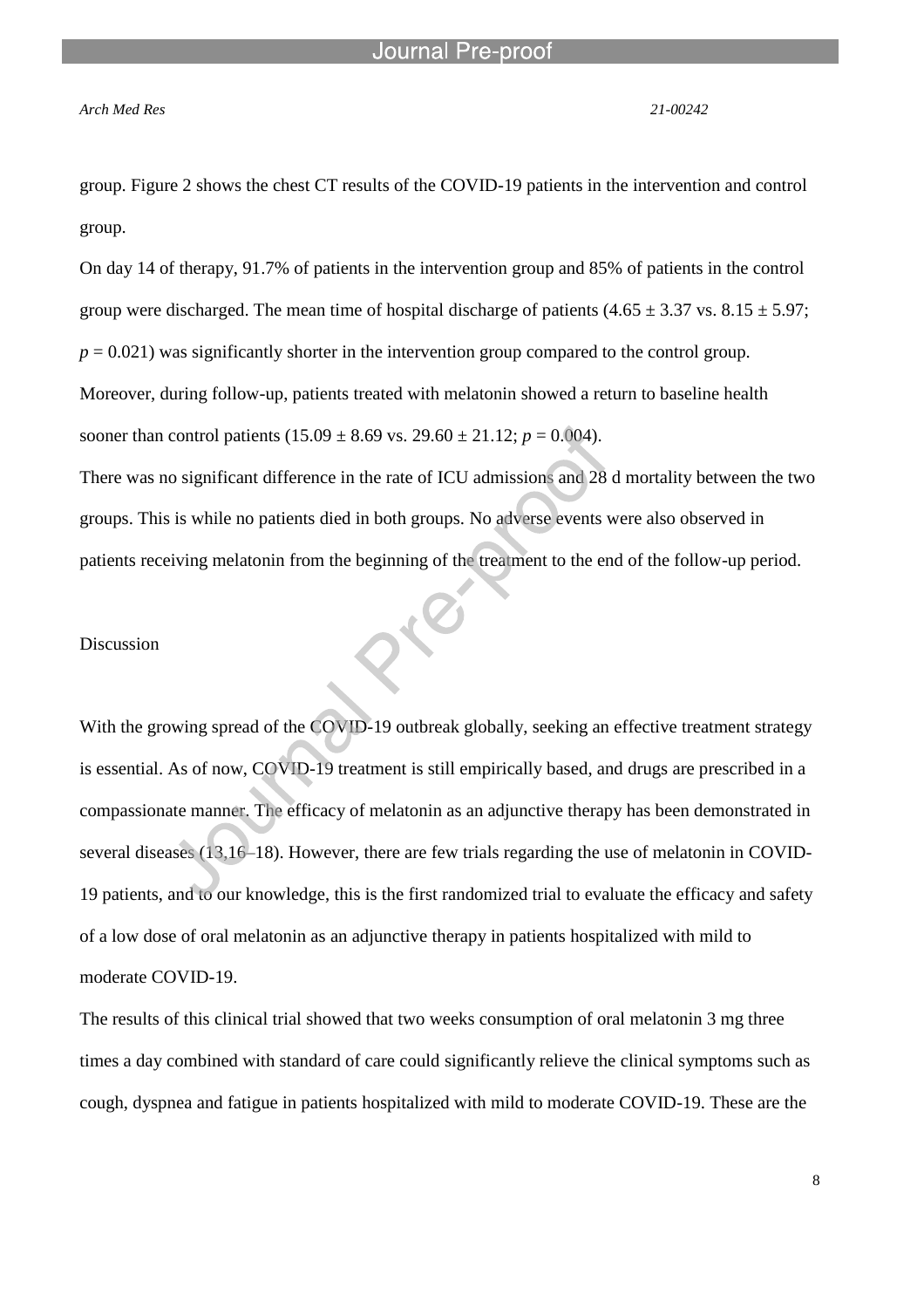#### *Arch Med Res 21-00242*

major symptoms of lower respiratory tract infections during COVID-19, which are associated with high prevalence and mortality rates. It has been well found that melatonin administration could mitigate viral infection-induced oxidative stress through reducing the level of malondialdehyde, 8 isoprostane, as well as increasing the antioxidant enzymes activity, and improving respiratory symptoms (19).

The CRP is an acute-phase protein and an indicator of inflammation, infection, and tissue damage. Hepatic synthesis of CRP is mainly induced by IL-6 with a half-life of 19 hours. The measurement of CRP is a reliable test for early screening and rapid isolation of suspected COVID-19 patients, and elevated levels of CRP correlate with poor prognosis (20,21). In this study, 87.5 and 90% of patients were positive for the CRP test in the intervention and control group, respectively, at baseline. At postintervention, improvement in CRP was observed in most patients with a significant difference between the two groups, indicating the effective impact of melatonin in inhibiting inflammation under the COVID-19 infection.

The chest radiographic results demonstrated a significant difference between the two groups. In this clinical trial, an improvement in the respiratory symptoms in COVID-19 patients who received melatonin, reflected a decline in the severity of pulmonary involvement through reducing airway oxidative stress and immunomodulatory in these patients.

During the follow-up, although no significant difference was observed in the rate of hospital discharge, hospital stay, ICU admissions and 28 d mortality, interestingly, the mean time of discharge and return to baseline health were significantly shorter in the patients receiving melatonin supplementation. Moreover, no adverse events were also observed until the end of the follow-up period, indicating that short-term use of melatonin to be safe. Cumulatively, these observations suggest that adjuvant use of melatonin may not only reduce the disease burden and healthcare

9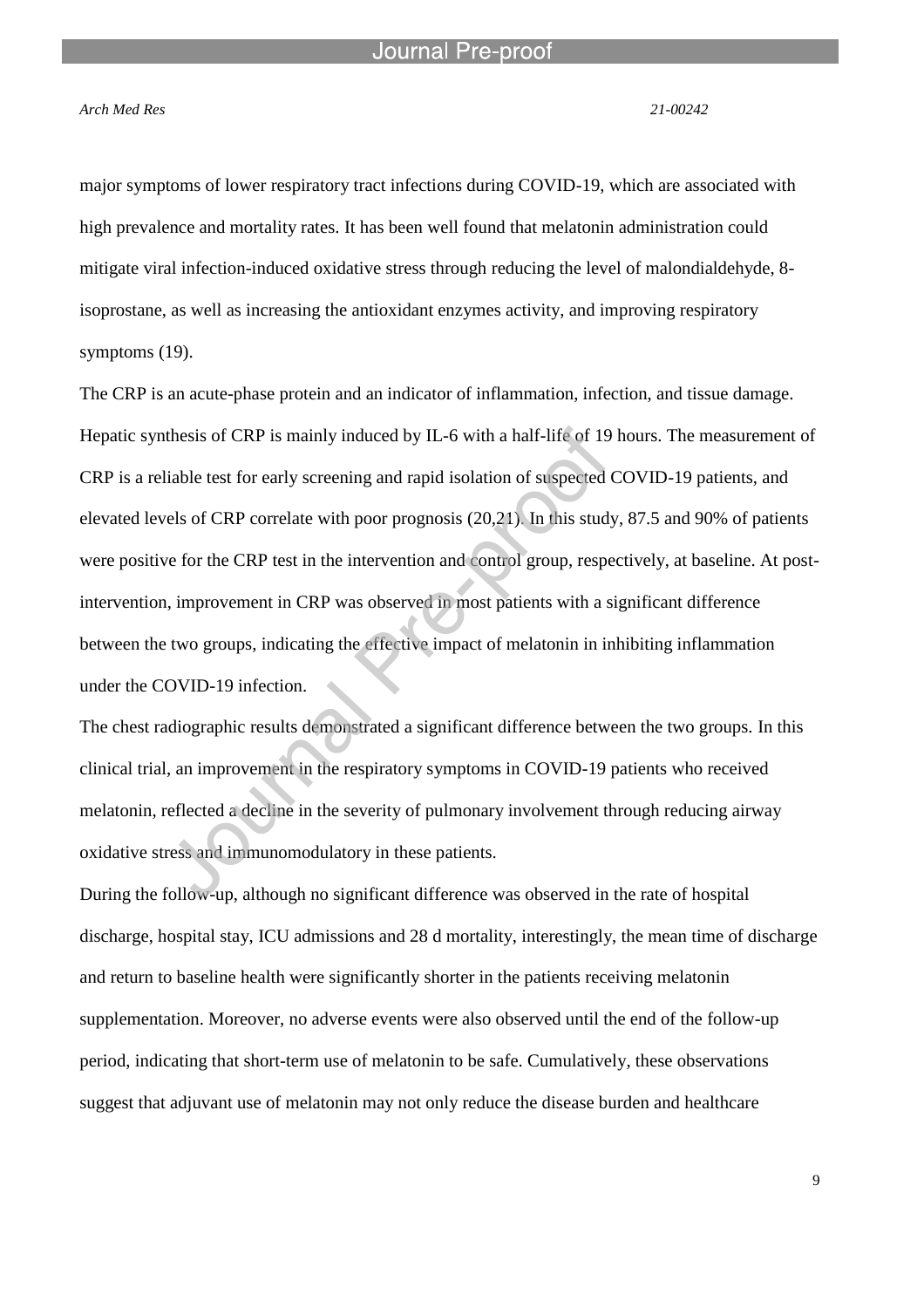#### *Arch Med Res 21-00242*

utilization caused by COVID-19 but may also increase the effectiveness of antiviral drugs as a bridge to recovery, with less side effects and dose-limiting toxicity.

This study has a randomized double-blind structure to better clarify the results, and assuming that interventions may be more effective in the early course of the disease, early treatment was given. However, the main limitations of this trial included the small sample size and short-term follow-up, which may lead to bias. Therefore, further randomized clinical trials with larger sample sizes need to be undertaken to provide sufficient power for detecting the differences in the clinical outcomes and to also support the adjuvant use of a low dose of melatonin in COVID-19 patients.

### Conclusion

To concluded, the results from this study revealed the efficacy of oral melatonin as an adjuvant therapy added to the standard of care compared with standard of care alone in patients hospitalized with mild to moderate COVID-19. Improving respiratory symptoms, time of patient discharge and return to baseline health are in favor of the efficacy of this adjuvant medication in mitigating this infectious disease. Considering the high performance of melatonin as an inexpensive, affordable, highly safe to human and readily available medication, it is suggested that it alone or in combination would be further investigated in COVID-19 prophylaxis in future studies.

Conflict of Interests

All authors have no conflict of interest to declare.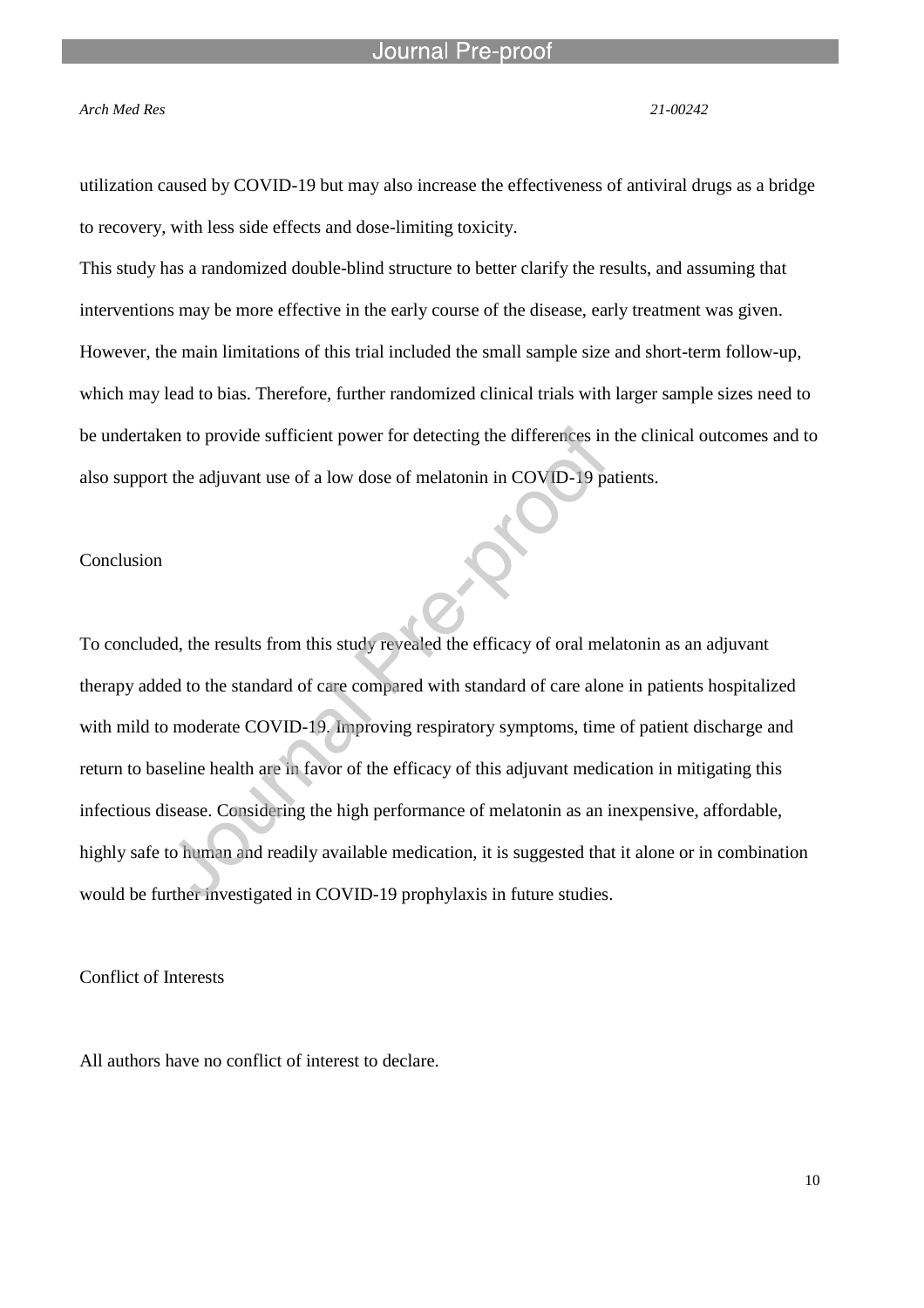l

#### *Arch Med Res 21-00242*

#### Acknowledgments

We would like to thank all the participants for their contribution in the current trial. Also, we thank the guidance and advice of the "Clinical Research Development Unit of Baqiyatallah Hospital".

Funding

None

References

1. Wang C, Horby PW, Hayden FG, et al. A novel coronavirus outbreak of global health concern. Lancet 2020;395:470–473.

 $\sum$ 

2. Nikpouraghdam M, Farahani AJ, Alishiri G, et al. Epidemiological characteristics of coronavirus disease 2019 (COVID-19) patients in IRAN: A single center study. J Clin Virol 2020;127:104378.

3. World Health Organization. Weekly epidemiological update on COVID-19. https://www.who.int/publications/m/item/weekly-epidemiological-update-on-covid-19---4-may-2021. (Accessed May 4, 2021).

4. Akbariqomi M, Hosseini MS, Rashidiani J, et al. Clinical characteristics and outcome of hospitalized COVID-19 patients with diabetes: A single-center, retrospective study in Iran. Diabetes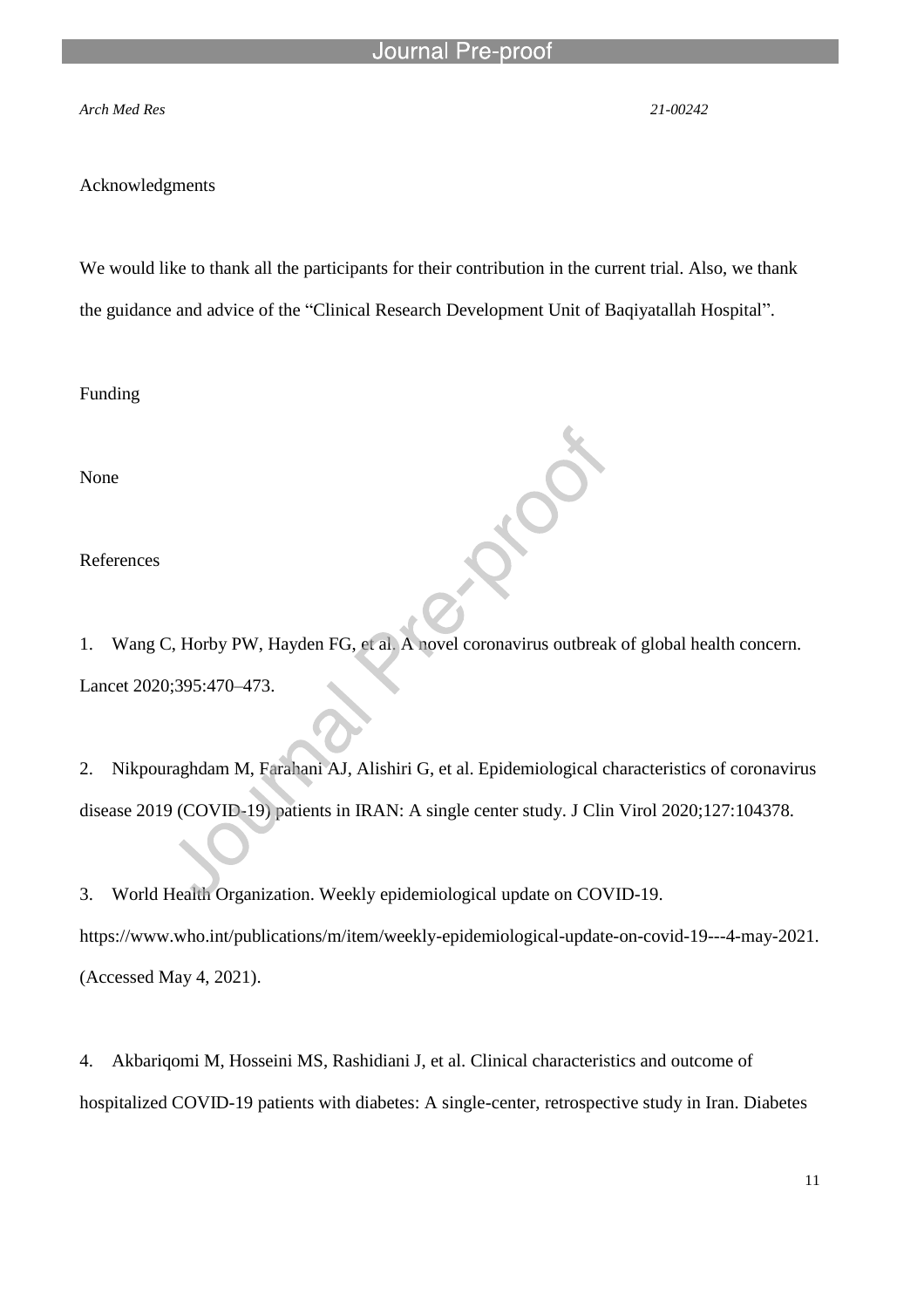l

*Arch Med Res 21-00242*

Res Clin Pract 2020;169:108467.

5. Wang Y, Zhang D, Du G, et al. Remdesivir in adults with severe COVID-19: a randomised, double-blind, placebo-controlled, multicentre trial. Lancet 2020;395:1569–1578.

6. Abuo-Rahma GE-DA, Mohamed MFA, Ibrahim TS, et al. Potential repurposed SARS-CoV-2 (COVID-19) infection drugs. RSC Adv 2020;10:26895–26916.

7. Davoodi L, Abedi SM, Salehifar E, et al. Febuxostat therapy in outpatients with suspected COVID-19: A clinical trial. Int J Clin Pract 2020;74:e13600.

8. Wu R, Wang L, Kuo H-CD, et al. An update on current therapeutic drugs treating COVID-19. Curr Pharmacol Reports 2020;6:56–70.

9. Mousavizadeh L, Ghasemi S. Genotype and phenotype of COVID-19: Their roles in pathogenesis. J Microbiol Immunol Infect 2020;54:159–163.

10. Li MY, Li L, Zhang Y, et al. Expression of the SARS-CoV-2 cell receptor gene ACE2 in a wide variety of human tissues. Infect Dis Poverty 2020;9:45.

11. Ragab D, Salah Eldin H, Taeimah M, et al. The COVID-19 cytokine storm; what we know so far. Front Immunol 2020;11:1446.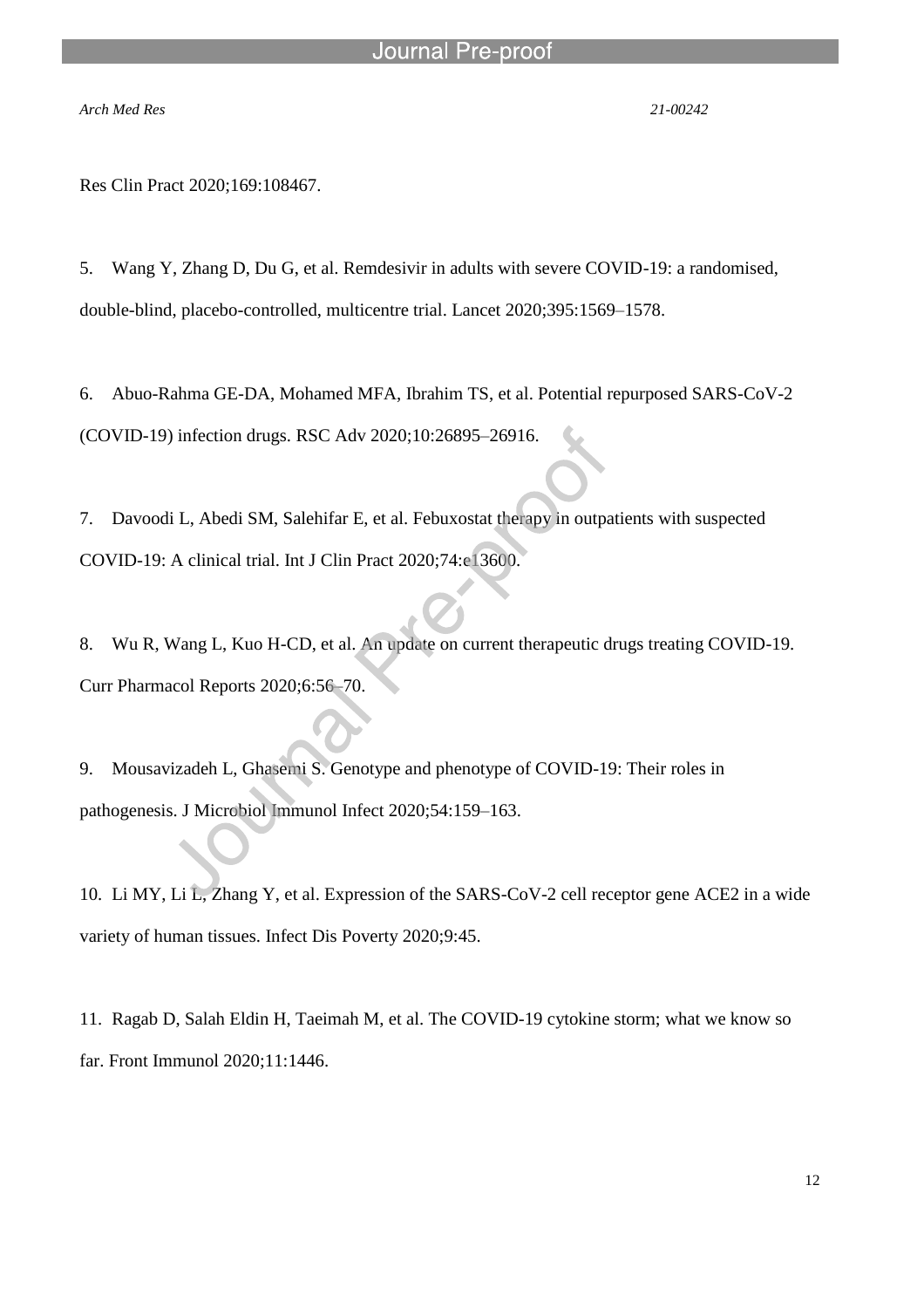#### *Arch Med Res 21-00242*

12. Kleszczyński K, Slominski AT, Steinbrink K, et al. Clinical Trials for Use of Melatonin to Fight against COVID-19 Are Urgently Needed. Nutrients 2020;12:2561.

13. Zhang R, Wang X, Ni L, et al. COVID-19: Melatonin as a potential adjuvant treatment. Life Sci 2020:117583.

14. Shneider A, Kudriavtsev A, Vakhrusheva A. Can melatonin reduce the severity of COVID-19 pandemic? Int Rev Immunol 2020:39:153–162.

15. Tan DX, Hardeland R. Potential utility of melatonin in deadly infectious diseases related to the overreaction of innate immune response and destructive inflammation: focus on COVID-19. Melatonin Res 2020;3:120–143.

16. Li Y, Li S, Zhou Y, et al. Melatonin for the prevention and treatment of cancer. Oncotarget 2017;8:39896.

17. Huang S-H, Liao C-L, Chen S-J, et al. Melatonin possesses an anti-influenza potential through its immune modulatory effect. J Funct Foods 2019;58:189–198.

18. Biancatelli RMLC, Berrill M, Mohammed YH, et al. Melatonin for the treatment of sepsis: the scientific rationale. J Thorac Dis 2020;12:S54.

19. Habtemariam S, Daglia M, Sureda A, et al. Melatonin and respiratory diseases: a review. Curr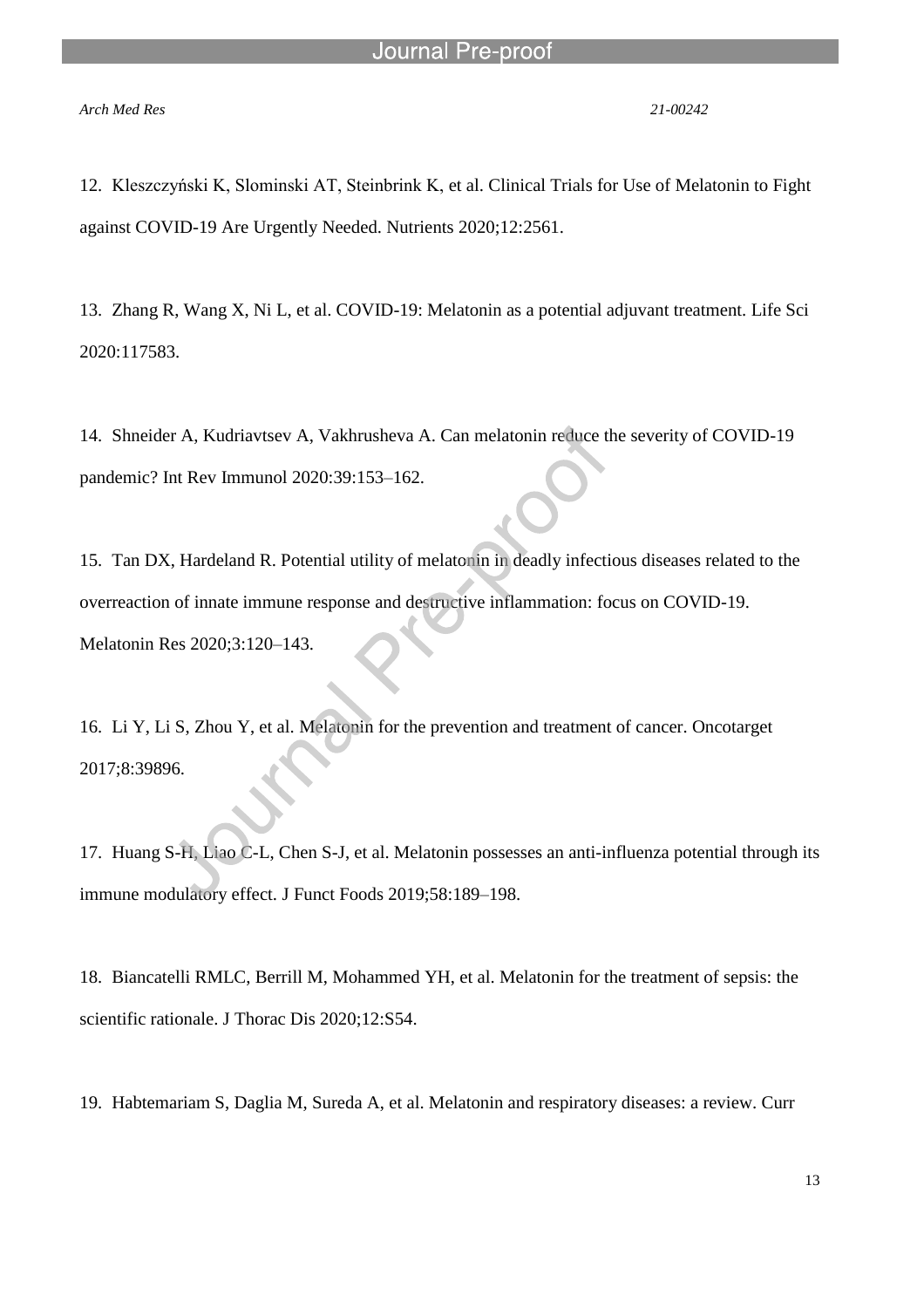l

*Arch Med Res 21-00242*

Top Med Chem 2017;17:467–488.

20. Liu F, Li L, Xu M, et al. Prognostic value of interleukin-6, C-reactive protein, and procalcitonin in patients with COVID-19. J Clin Virol 2020;127:104370.

21. Potempa LA, Rajab IM, Hart PC, et al. Insights into the use of C-Reactive protein as a diagnostic index of disease severity in COVID-19 infections. Am J Trop Med Hyg 2020;103:561–563.

Journal Prickly or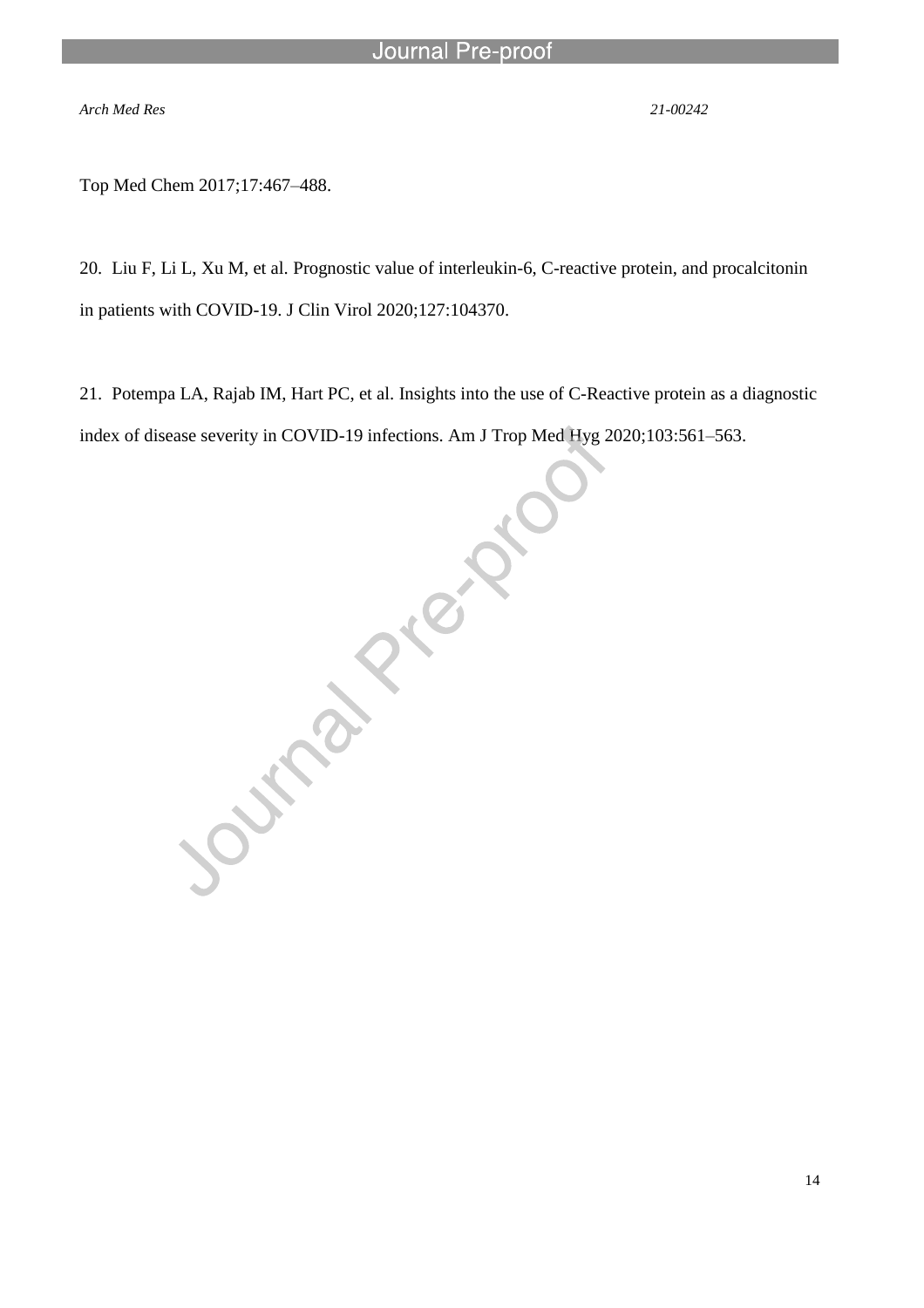#### *Arch Med Res 21-00242*

#### Figure Legend

Figure 1. CONSORT flow diagram of patient enrolled through the clinical trial.

l

Figure 2. Chest CT images of the representative hospitalized patients with COVID-19. A. chest CT scans of a 39 year old male patient with COVID-19 pneumonia who received melatonin as an adjuvant treatment; B. chest CT scans of a 48 year-old male patient with COVID-19 pneumonia who only received standard of care. CT was performed in three stages, including I) the day of admission before treatment onset, II) 5 d after treatment and, III) 12 d after treatment. COVID- 19, coronavirus disease 2019; CT, computed tomography. AI: CT image show multifocal ground-glass opacities and consolidation lesions. AII: CT image show bilateral multiple ground-glass opacity. AIII: CT image show very faint and smaller ground-glass opacities in both lungs. BI: CT image show consolidation lesions and ground-glass opacities with Interlobular septal thickening called crazy paving pattern. BII: CT image show bilateral ground-glass opacities and atelectasis in the segment of the left upper lobe. BIII: CT image show bilateral ground-glass opacities.

# **Enrollment Allocation Follow-Up**

**Analysis** Assessed for eligibility (*n* = 100) Excluded  $(n = 26)$ -Not meeting inclusion criteria (*n* = 19) -Declined to participate (*n* = 5) -Other reasons  $(n = 2)$ Randomized  $(n = 74)$ Allocated to intervention (*n* = 37) Received allocated intervention (*n* = 37) Did not received allocated intervention  $(n = 0)$ Allocated to control (*n* = 37) Received allocated intervention (*n* = 32)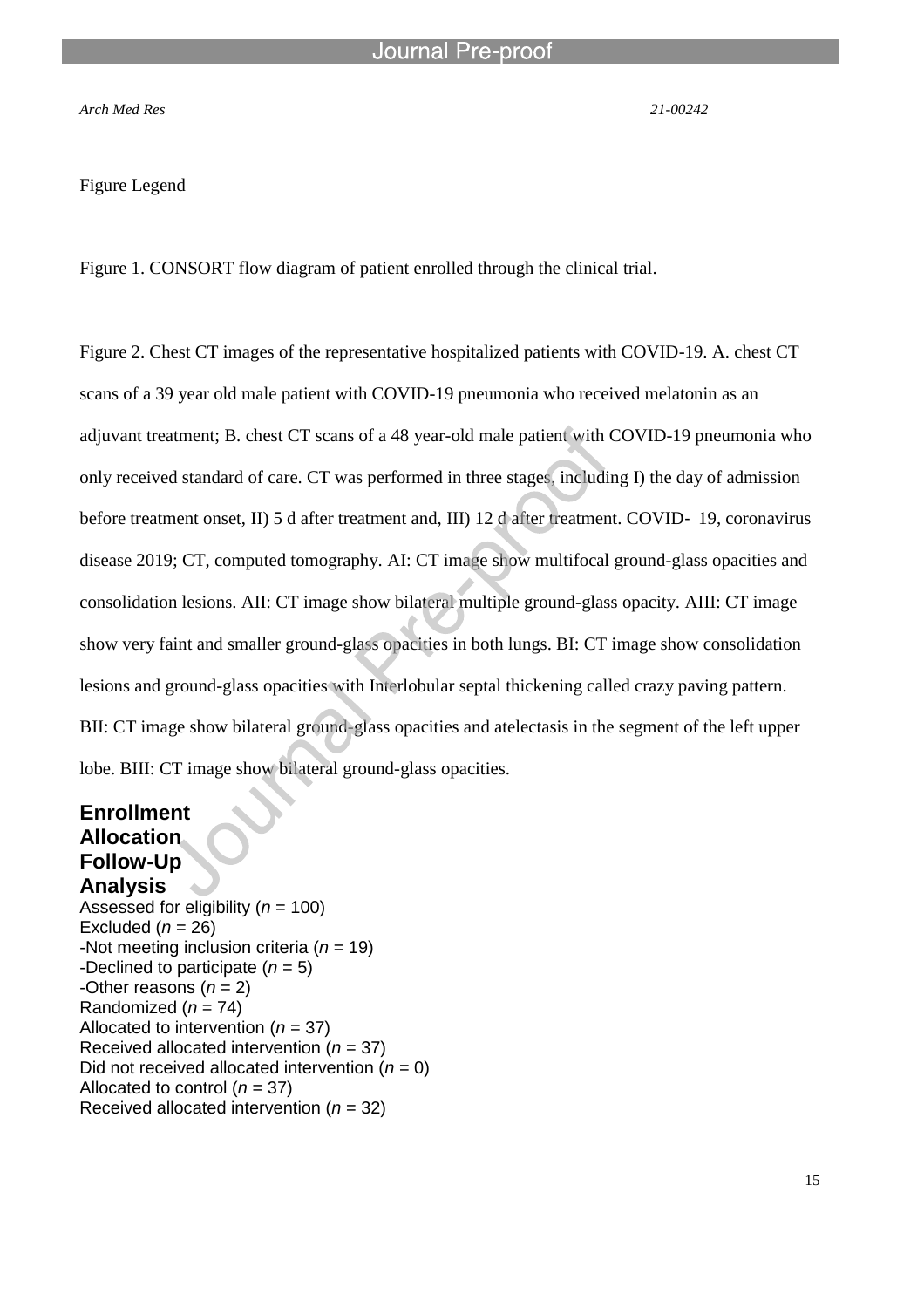*Arch Med Res 21-00242*

Did not received allocated intervention  $(n = 0)$ Lost to follow-up  $(n = 6)$ Discontinued intervention (*n* = 7) Lost to follow-up  $(n = 8)$ Discontinued intervention (*n* = 4) Analysed  $(n = 24)$ Excluded from analysis  $(n = 0)$ Analysed (*n* = 20) Excluded from analysis  $(n = 0)$ 

l



NAME FOR TOP OF PAGES: Farnoosh, et al./*Archives of Medical Research* 53 (2022) x–x

Running title: Adjuvant treatment of melatonin in COVID-19 patients

Table 1. Demographics and clinical characteristics of COVID-19 patients at baseline

|                           | Patients, No. $(\% )$                   |                                    |             |
|---------------------------|-----------------------------------------|------------------------------------|-------------|
| <b>Characteristics</b>    | <b>Intervention group</b><br>$(n = 24)$ | <b>Control group</b><br>$(n = 20)$ | $p^{\rm a}$ |
| Age, mean $\pm$ SD, years | $50.75 \pm 14.43$                       | $52.95 \pm 14.07$                  | 0.613       |

Sex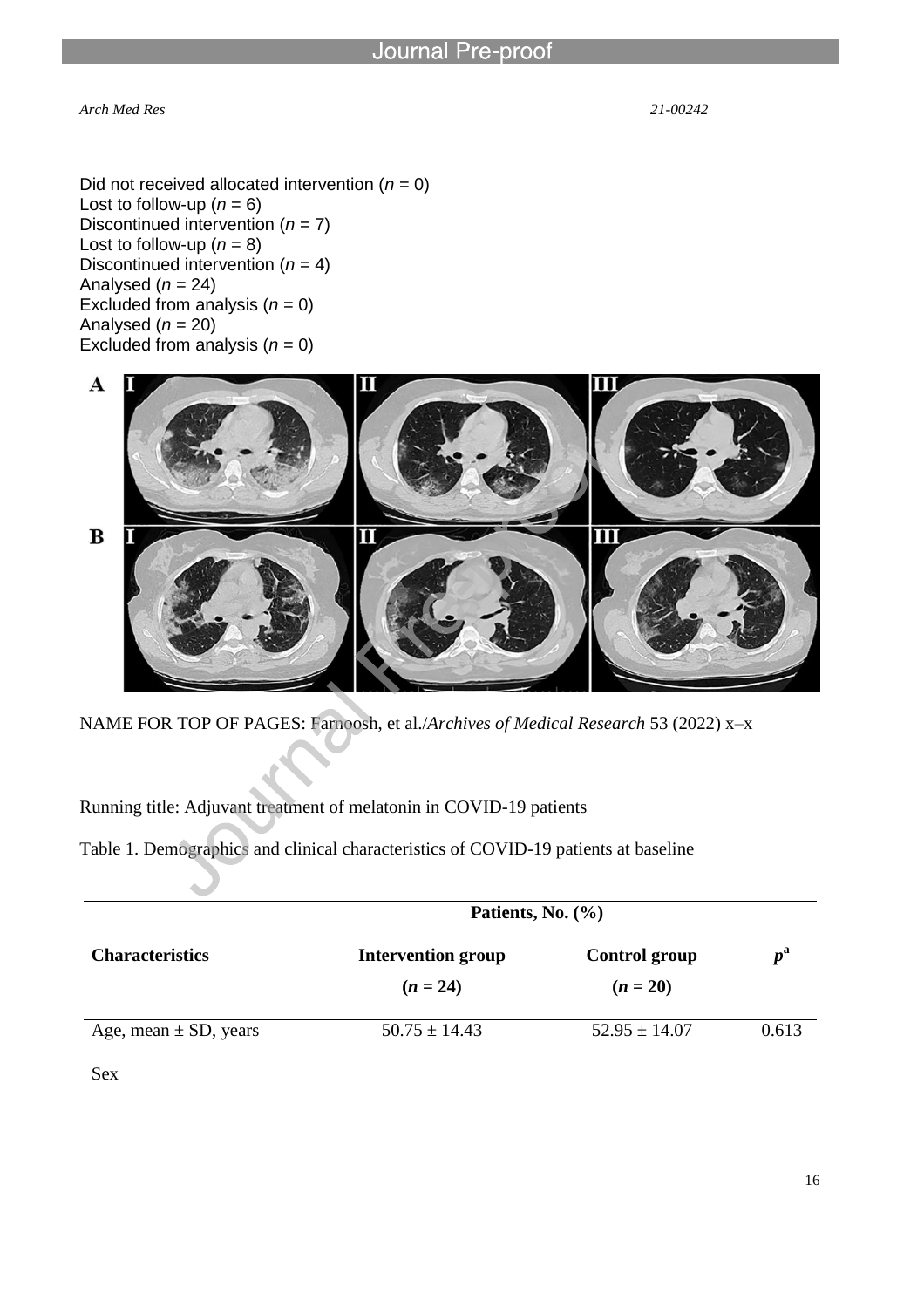l

| Arch Med Res                      |                  |                  | 21-00242 |  |
|-----------------------------------|------------------|------------------|----------|--|
| Male                              | 14(58.3)         | 12(60)           |          |  |
| Female                            | 10(41.7)         | 8(40)            | 0.911    |  |
| BMI, $\text{kg/m}^2$              | $28.44 \pm 4.69$ | $27.37 \pm 3.76$ | 0.415    |  |
| Current smoker                    | 1(4.2)           | 1(5)             | 0.895    |  |
| Comorbidities                     |                  |                  |          |  |
| Hypertension                      | 8(33.3)          | 3(15)            | 0.162    |  |
| <b>Diabetes</b>                   | 6(25)            | 4(20)            | 0.694    |  |
| Rheumatic disease                 | 1(4.2)           | 3(15)            | 0.213    |  |
| Cardiovascular disease            | 3(12.5)          | 0(0)             | 0.101    |  |
| Cancer                            | 1(4.2)           | 2(10)            | 0.445    |  |
| Signs and symptoms                |                  |                  |          |  |
| Fever (temperature $\geq$ 37.3°C) | 7(29.2)          | 4(20)            | 0.484    |  |
| Cough                             | 11(45.8)         | 10(50)           | 0.783    |  |
| Dyspnea                           | 17(70.8)         | 13(65)           | 0.679    |  |
| Myalgia                           | 16(66.7)         | 8(40)            | 0.077    |  |
| Fatigue                           | 19(79.2)         | 14 (70)          | 0.484    |  |
| Chill                             | 11(45.8)         | 9(45)            | 0.956    |  |
| Headache                          | 13(54.2)         | 7(35)            | 0.204    |  |
| GI symptoms                       | 9(37.5)          | 7(35)            | 0.864    |  |
| Chest pain                        | 11(45.8)         | 10(50)           | 0.783    |  |
| Sputum production                 | 8(33.3)          | 6(30)            | 0.813    |  |
| Rhinorrhea                        | 3(12.5)          | 4(20)            | 0.498    |  |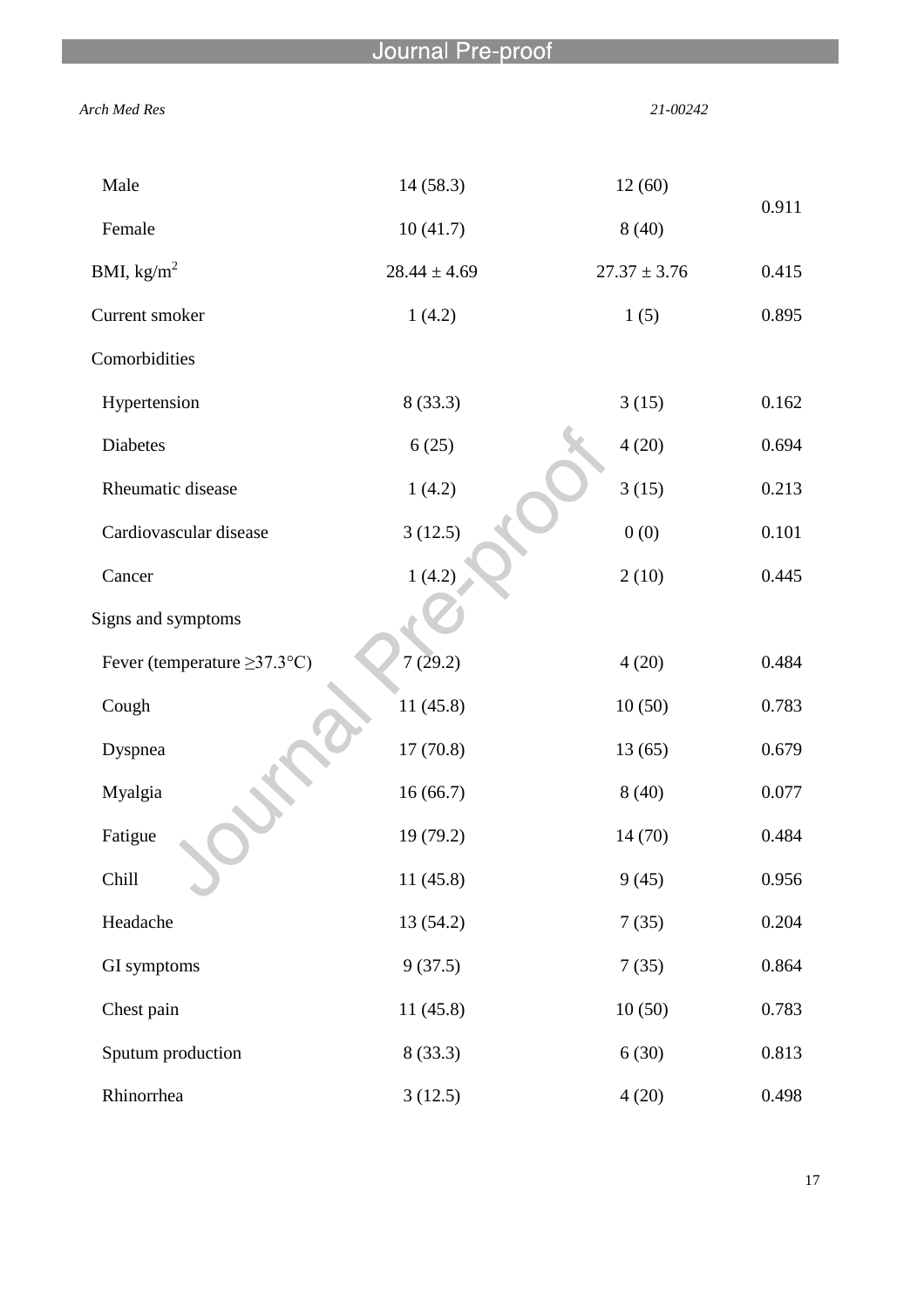| Journal Pre-proof                                                  |                |                |       |
|--------------------------------------------------------------------|----------------|----------------|-------|
| <b>Arch Med Res</b>                                                |                | 21-00242       |       |
| Sore throat                                                        | 5(20.8)        | 6(30)          | 0.484 |
| Laboratory findings                                                |                |                |       |
| NLR, median (IQR)                                                  | $3.3(2.1-5.7)$ | $3.4(2.3-5.6)$ | 0.822 |
| ESR, median (IQR), mm/h                                            | $25(14-35)$    | $27(17-38)$    | 0.516 |
| Positive CRP $\geq$ 10 mg/L                                        | 21(87.5)       | 18 (90)        | 0.795 |
| Pulmonary involvement                                              | 21(87.5)       | 19 (95)        | 0.389 |
| Time from symptom onset to<br>randomization, median (IQR),<br>days | $7(6-9)$       | $7(5-8)$       | 0.435 |

COVID-19, coronavirus disease 2019; BMI, body mass index; NLR, neutrophil-lymphocyte ratio; ESR, erythrocyte sedimentation rate; CRP, C-reactive protein; No., number; SD, standard deviations; IQR, interquartile range.

 $^{a}$ *p* values indicate differences between patients in the intervention group and the control group. *p* <0.05 was considered statistically significant.

over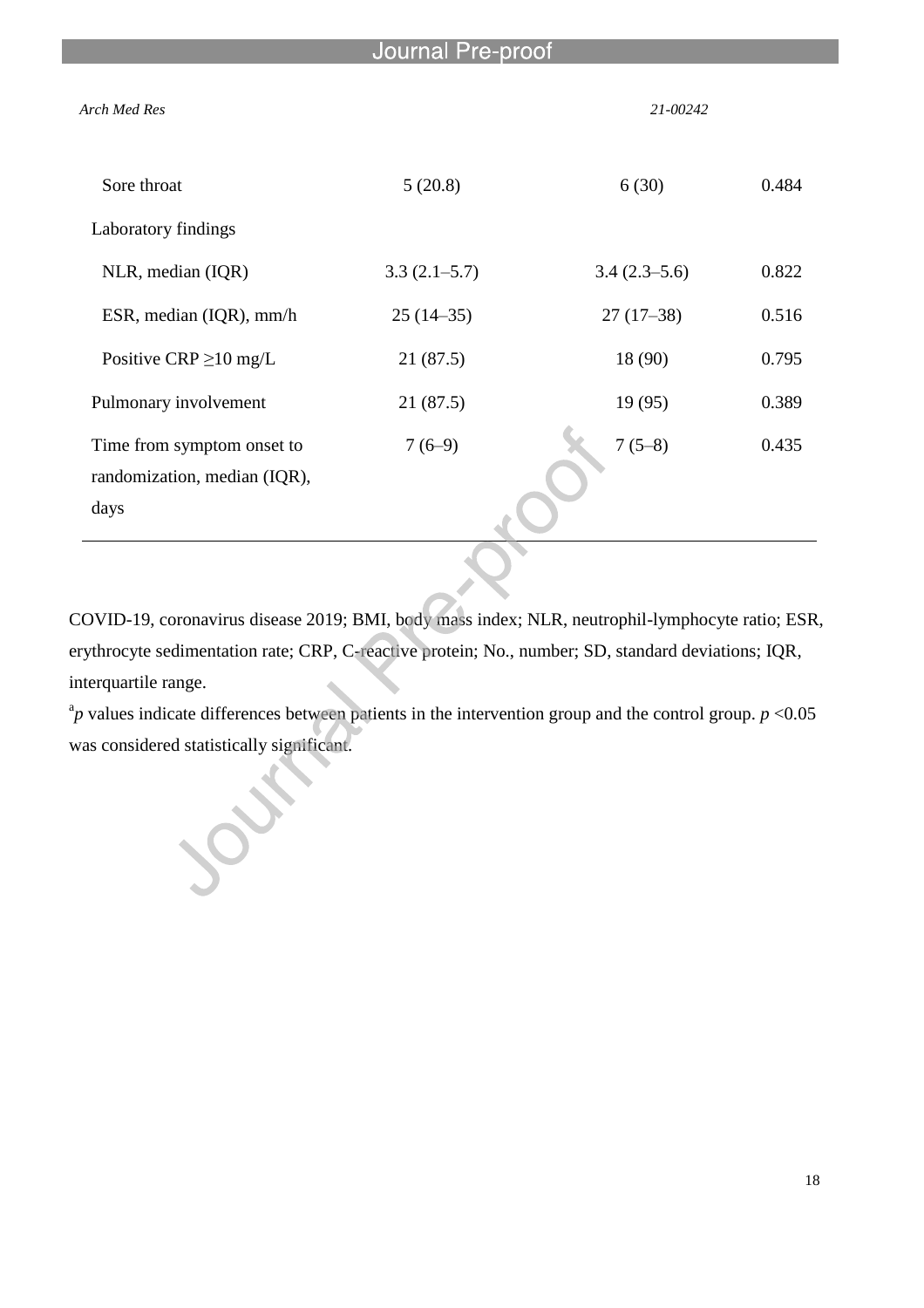### *Arch Med Res 21-00242*

|                                   | Patients, No. (%)         |                      |              |
|-----------------------------------|---------------------------|----------------------|--------------|
| <b>Characteristics</b>            | <b>Intervention group</b> | <b>Control</b> group | $p^{\rm a}$  |
|                                   | $(n = 24)$                | $(n = 20)$           |              |
| Signs and symptoms                |                           |                      |              |
| Fever (temperature $\geq$ 37.3°C) | 1(4.2)                    | 0(0)                 | 0.356        |
| Cough                             | 1(4.2)                    | 5(25)                | 0.045        |
| Dyspnea                           | 0(0)                      | 3(15)                | 0.049        |
| Myalgia                           | 1(4.2)                    | 2(10)                | 0.445        |
| Fatigue                           | 2(8.3)                    | 6(30)                | 0.020        |
| Chill                             | (4.2)                     | 1(5)                 | 0.895        |
| Headache                          | 1(4.2)                    | 2(10)                | 0.445        |
| GI symptoms                       | 1(4.2)                    | 0(0)                 | 0.356        |
| Sputum production                 | 0(0)                      | 1(5)                 | 0.268        |
| Sore throat                       | 0(0)                      | 2(10)                | 0.113        |
| Chest pain                        | 0(0)                      | 0(0)                 | $\mathbf{1}$ |
| Rhinorrhea                        | 0(0)                      | 0(0)                 | $\mathbf{1}$ |
| Laboratory findings               |                           |                      |              |
| NLR, median (IQR)                 | $1.7(1-2.5)$              | $1.9(1.2 - 2.8)$     | 0.464        |
| ESR, median (IQR), mm/h           | $8(5-13)$                 | $9(7-16)$            | 0.146        |
| Positive CRP $\geq$ 10 mg/L       | 1(4.2)                    | 5(25)                | 0.045        |
| Pulmonary involvement             | 1(4.2)                    | 5(25)                | 0.045        |
|                                   |                           |                      |              |

Table 2. Clinical characteristics and outcomes of COVID-19 patients at post-intervention

l

Clinical outcome